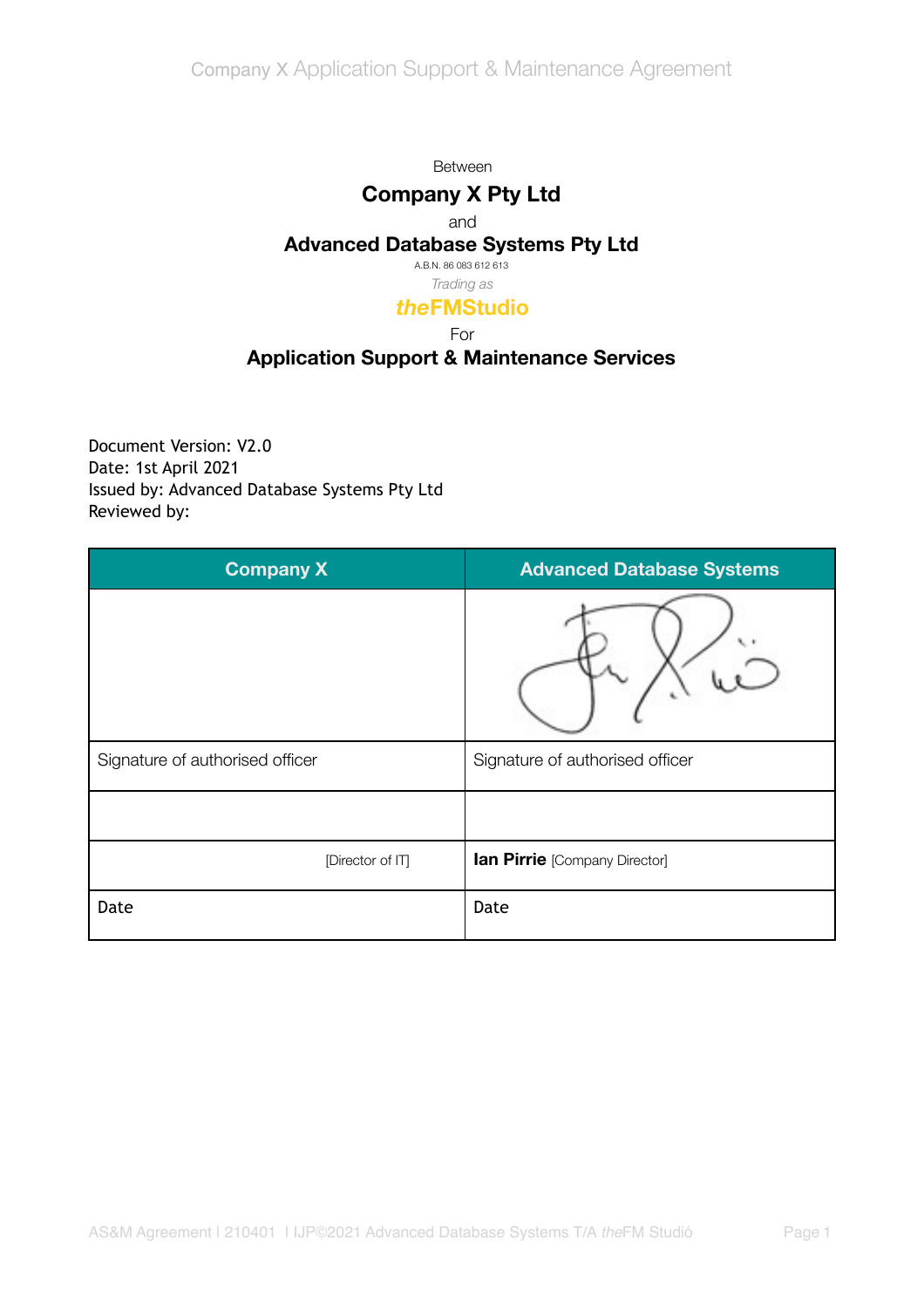## **1 Overview**

#### **1.1 Executive Summary**

This Statement of Work (SOW) addresses the delivery to Company X (…), by Advanced Database Systems Pty Ltd (ADS), software support and maintenance services for the FileMaker system listed in Section 1.7. This agreement and statement of work covers where required: Application maintenance support; production support and various unique services as required by Company X from time to time. Support will be from the normal business hours of 9am to 5pm Monday to Friday Eastern Standard Time (*excluding Public Holidays in NSW*) for all listed systems.

#### **1.2 Term**

The term of this SOW is offered for the period from …., 2022 to …., 2023. Either party may terminate this SOW by providing 30-days written notice to the other party. Should this agreement be terminated by ADS, then ADS shall refund on a pro-rata basis any fees paid in advance and any service rebates due as at the date of termination. Should this agreement be terminated by Company X, then ADS retains the right to recover the difference between the discounted rate offered as part of this agreement and the full rate that would have otherwise been charged on an ad hoc or call-out basis for all work carried out to date.

### **1.3 Company Overview**

Advanced Database Systems trading as "*the*FMStudio", is an Australian professional services company with some of the most talented business analysts and FileMaker software engineers in the country. As a consequence, we are able to provide powerful FileMaker business solutions, ongoing support and maintenance and some very unique services. We've been in business in Australia since 1995 registering with ASIC in 1998. We are a highly focused team of 6 core members and introduce specific technology experts where appropriate. We have a sound track record of satisfied clients from within the corporate sector, federal and state government organisations and the small business community. Our clients often comment that while we deliver a highly professional service, we go about it in a refreshingly down-to-earth way. That's very much our style.

Demonstrable results are achieved through understanding our clients and their businesses, listening to and interpreting their requirements, then translating those needs into rapidly deployed solutions or changes as requested. We do this by having a dynamic approach to achieving results. By engaging some of the best people in their fields, we cover every aspect of the development and delivery life-cycles: from initial investigation, business analysis and requirements gathering through to solution design, building  $\hat{a}$  testing, deployment  $\hat{a}$  final implementation.

We believe that what we do and how we do it, are equally important. We have business people with a passion for helping others, and technical people intent on delivering to specification. Together we hope to develop a strong and enduring relationship.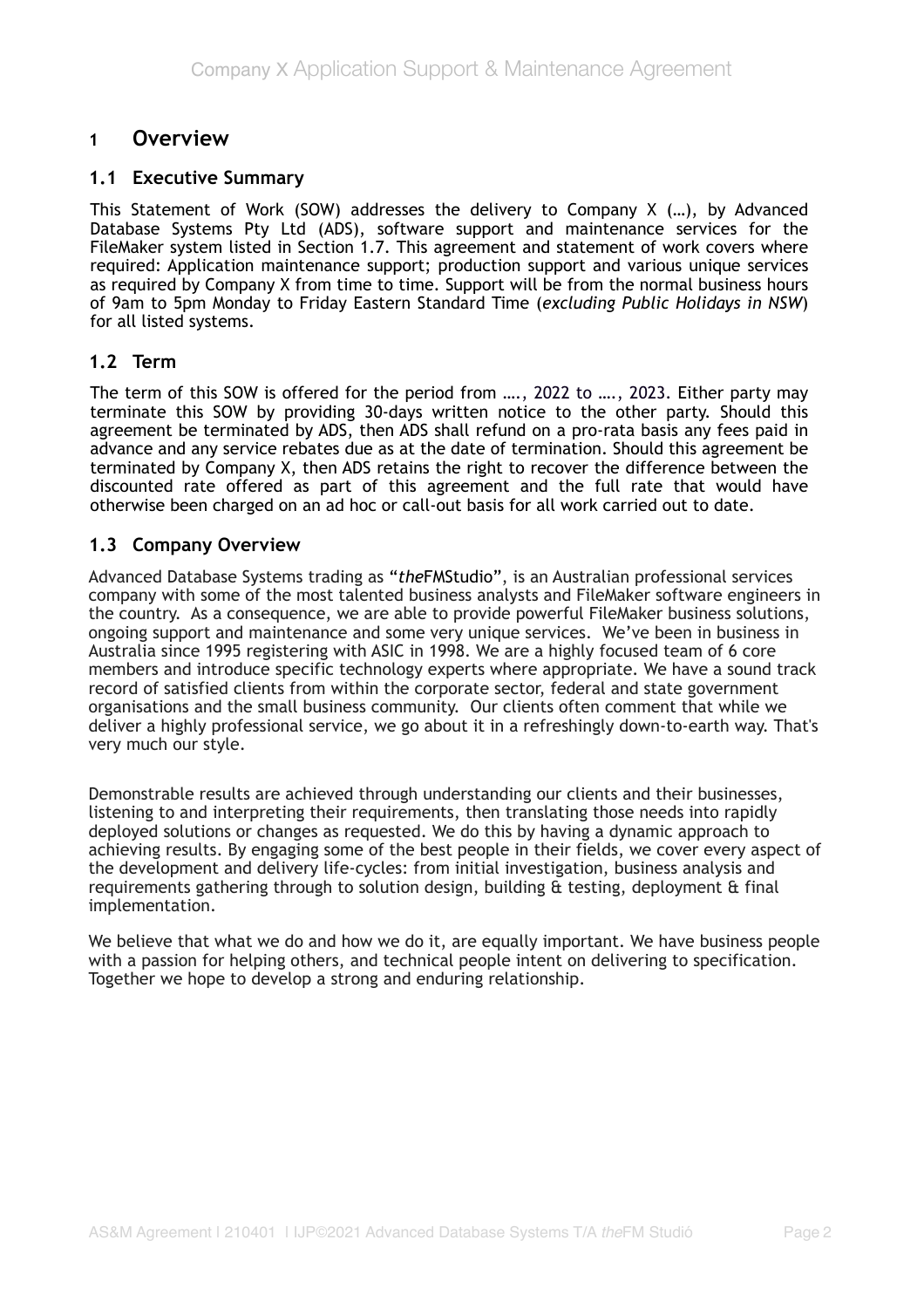## **1.4 Benefits**

This SOW offers the following benefits to Company X:

- ADS has key resources with certified FileMaker skills & the experience required to meet the support requirements immediately.
- ADS follows Service Management Methodology and Information Technology Infrastructure Library (ITIL) service delivery principles. As a result, there can be certainty that our services are offered in line with documented procedures and that we can be relied upon.
- ADS guarantees to provide the required key resources for the term of the SOW and clearly defined contact points within our organisation, including a defined escalation process.
- Agreed SLA's and KPI's provide known support turnaround times.
- ADS is scalable and able to engage key resources without affecting Company X's head-count.
- Absolute transparency with justification of the cost of our services, supported by weekly and or monthly reports.
- Dramatically reduced hourly rates based on the various monthly support plans.
- Clear communication of service levels and therefore better management of customer expectations.
- Better utilisation and improvements in the productivity of the Company X staff.
- Better control of your system assets and documentation.
- Better alignment of these services to business requirements.
- Increased efficiency & cost savings.
- A strong and enduring business relationship.

### **1.5 Price and Payment Milestone Summary**

Support costs are payable in monthly payments in advance.

| <b>Payment Date</b> | <b>Monthly Fee</b> | <b>Comments</b> |
|---------------------|--------------------|-----------------|
|                     | \$250              |                 |

*Prices are exclusive of GST.*

Any additional costs for AS&M, bug fixes, training, minor changes &/or enhancements, are payable monthly in arrears.

ADS reserves the right to re-negotiate in good faith, the agreed support charges where any capital enhancements: cause a significant change in the reasonable opinion of ADS *[ie: where the introduction of new modules increases the complexity of the system; Increased functionality of the system, having an impact on the support arrangements of the system]*

#### **1.6 Definitions**

In this SOW:

Additional Charge: Means a charge in accordance with the ADS standard rates of \$225.00 per hour less discount rate.

Documentation: As produced by ADS and accepted by Company X as a precursor to development effort for a particular functional deliverable.

Maintenance Fee: Means the fee for Maintenance and Support Services payable by the Company X under this SOW.

AS&M: Application Support and Maintenance.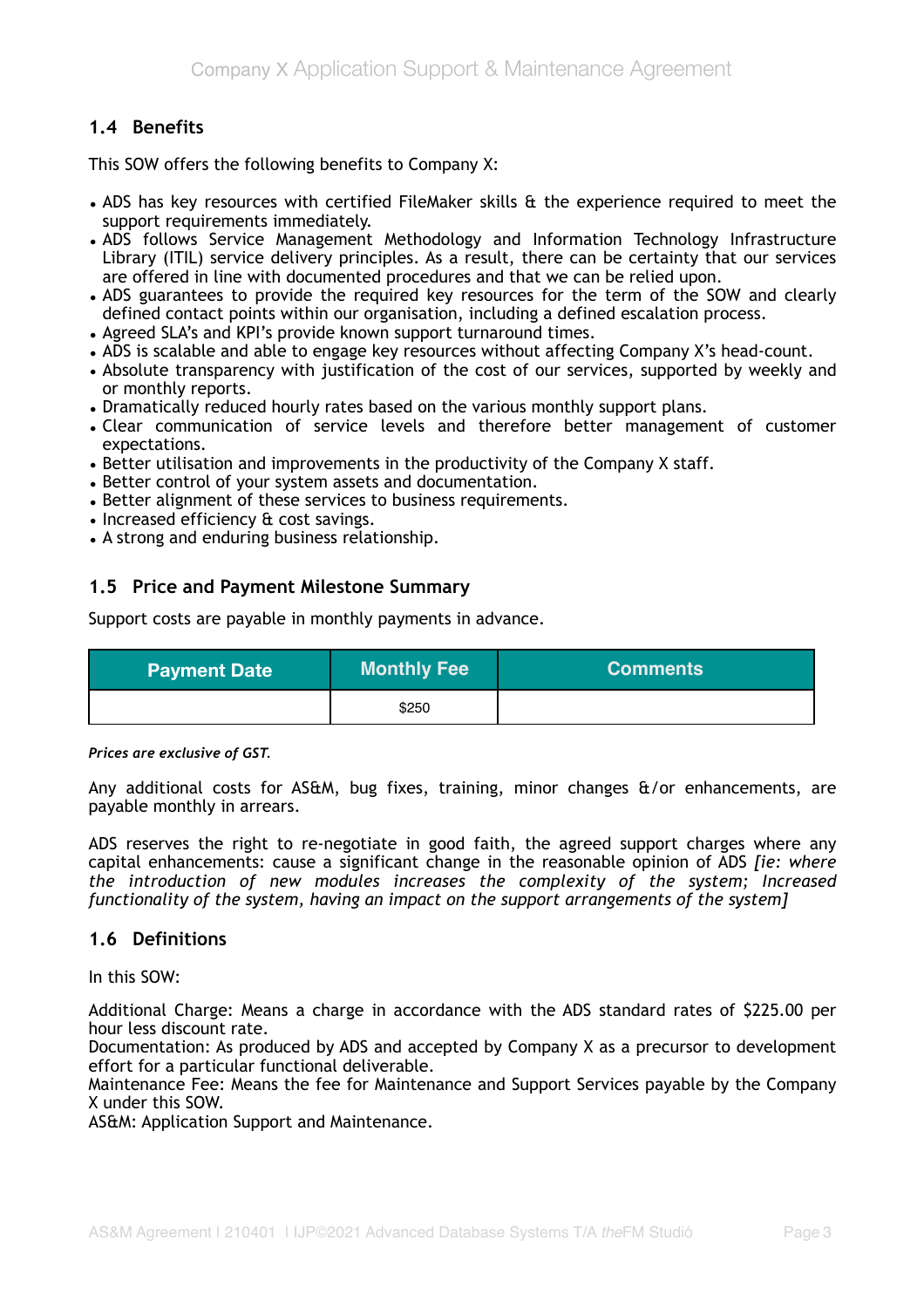## **1.7 Systems Covered**

This Statement of Work relates to the following Applications: **Company X FileMaker Systems** upon the understanding and acknowledgement that Company X Pty Ltd are the rightful owners and hold the Intellectual Property to the software solution and data contained therein.

**Note:** C**ompany X** does *not* own the Intellectual Property of component software that make up their Solution. This includes, but is not limited to the software Application FileMaker Pro (owned by Claris/Apple Inc), FM BetterForms (owned by Delfs' Engineering), Portable Document Format Files [.PDF's] (owned by Adobe Inc) and formulae, calculations and scripts introduced to the Company X's FileMaker system as a result of development activities (owned by Advanced Database Systems). Advance Database Systems Pty Ltd grant Company X the license to use their Intellectual Property contained within the Company X's solution, in perpetuity.

### **1.8 Support Services**

#### **1.8.1 Maintenance Support**

Support services provided by ADS under this SOW include:

- 1. Capacity planning & monitoring
- 2. General enquiries/information & consultation
- 3. Reviews & reporting
- 4. System incidents including data & table fixing
- 5. Root cause analysis
- 6. System continuity and preventative maintenance including:
	- a. Checking for broken links in scripts & relationships
	- b. Checking that date-sensitive information and layouts are up-to-date
	- c. File compression and optimisation
		- i. Removing free-space, reducing file size and streamlining dataaccess
		- ii.Improving file access speeds

### **1.8.2 Production Support**

- 1. System continuity including:
	- a. Maintaining the source code
	- b. Software version control
- 2. Managing system incidents including:
	- a. Problem determination
	- b. Change management
	- c. Release management
- 3. Managing production data including:
	- a. Application scheduling & monitoring
		- i. Performing system backups
		- ii.Periodically archiving systems & files
		- iii.Batch processing where required
		- iv.Data loading where required

#### **1.8.3 Unique Services**

1. Configuration management: Administrative; Technical.

2. General enquiries/information and consultation including: BRS consultation; Meetings; Workshops.

3. Help desk/incident management: Answer general enquiries; Receive & respond to emails/calls & categorise.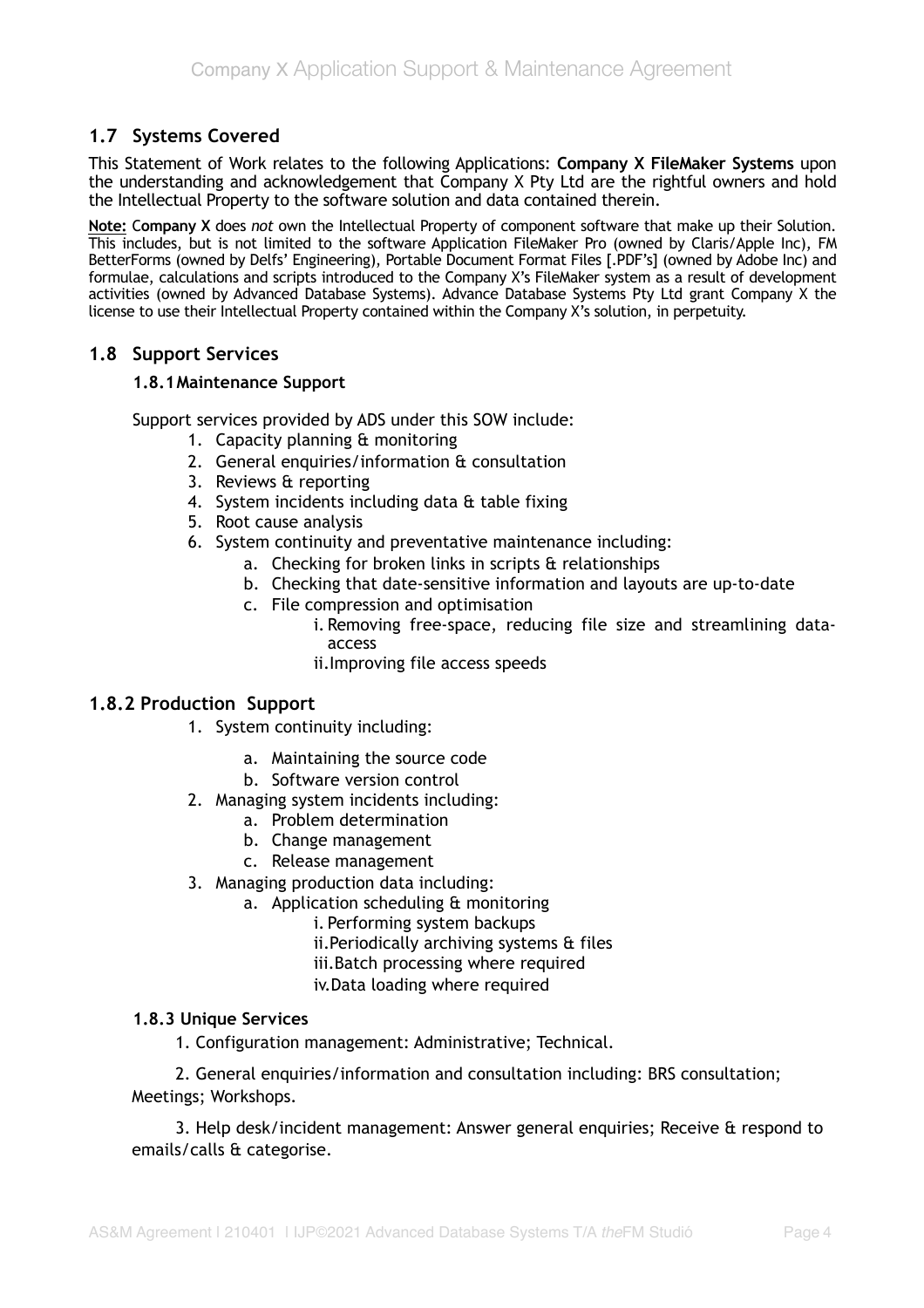4. System security management: Setting system access privileges; Setting user password & admin of user accounts.

5. User hand holding/training & mentoring: Help for immediate task; Training & mentoring sessions where appropriate.

### **1.9 Non Business Hours Support**

Support required outside the normal business hours from 9:00 to 17:00, shall attract a charge of **\$225** *+gst* **per hour**.

### **1.10 Training**

Training will be provided where required and will be conducted on the Company X equipment and premises with access to the relevant application training databases.

If ADS is required to attend any other Company X site, reasonable transport and accommodation costs will be reimbursed provided they have been agreed prior to traveling.

#### **1.11 Enhancements**

1.11.1 Capital Projects or New Development Work

These will be handled outside of this SOW and Company X will specify requirements in a Business Requirements Specification. ADS will then provide a Statement of Work (SOW), estimate, from which if accepted, Company X will issue a purchase order.

A warranty period of 30 days will be provided from the delivery date on all new development work.

### **1.12 Exclusions**

Support services to be provided by ADS under this SOW exclude *(for example):*

- 1. Resolution of hardware problems (unless the system is Hosted by ADS)
- 2. Resolution of data synchronisation issues.
- 3. Repairing incorrect table entries in applications
- 4. Interface Contract Management
- 5. Termination of user sessions during data-freeze conditions (unless the system is Hosted by ADS)
- 6. Network Support
- 7. Data load support (unless otherwise specified)
- 8. Online help
- 9. Disaster Recovery Implementation (unless the system is Hosted by ADS)
- 10. Correction of errors caused by: Unauthorised modification, revision, variation translation or alterations of the system by Company X, personnel or agents of the defined supported applications; Equipment maintenance not related to or associated with the system caused in whole or in part by the use of computer programs other than the specified system.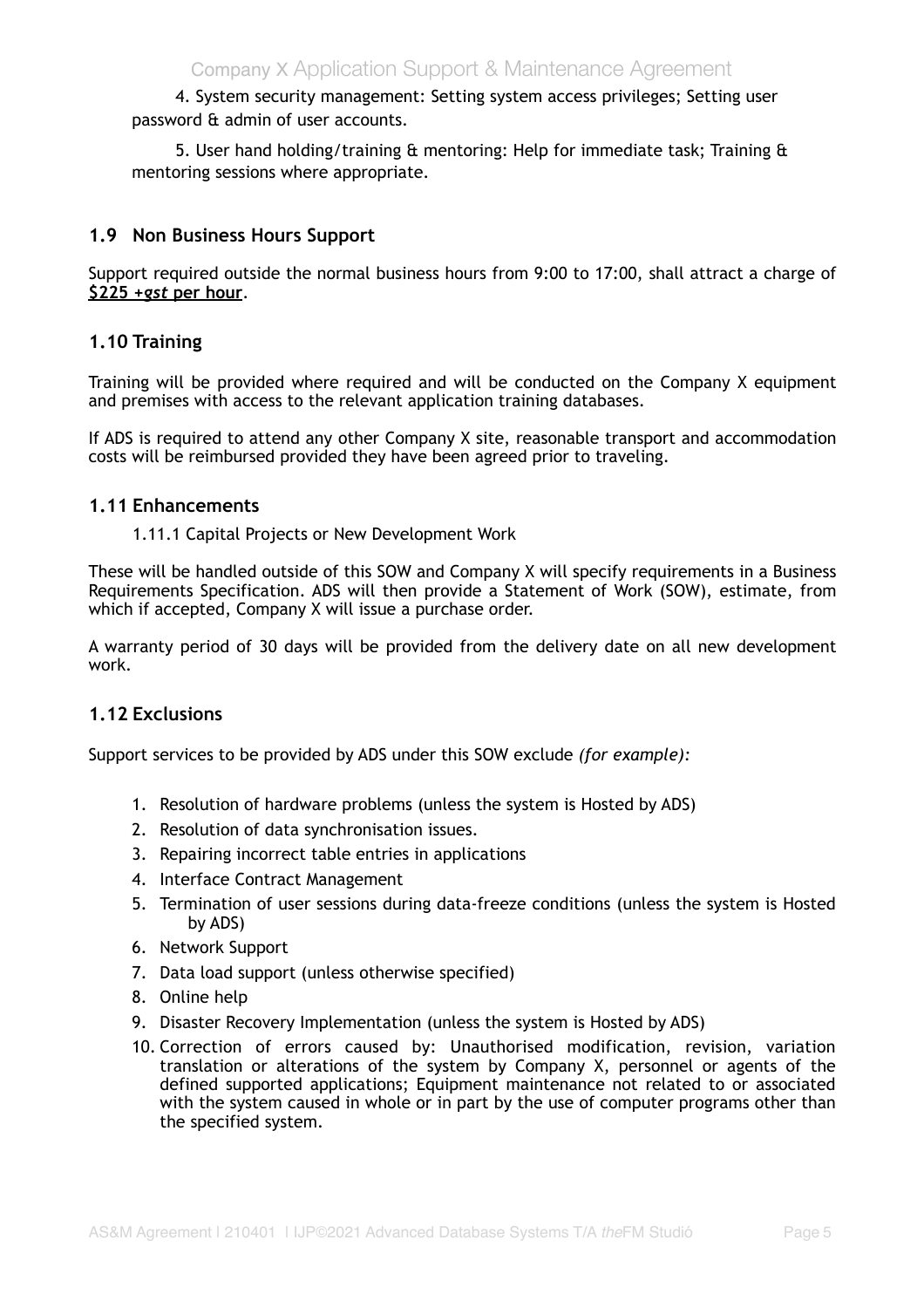### **1.13 Supplier Responsibilities**

ADS will maintain a non-production/testing environment for the application. This will consist of a centralised application for each required version together with the relevant application database.

ADS will forward functional updates and bug fixes as required by Company X, in either a formal product release or hot fixes as determined by severity fault levels.

Response times and action taken are determined by the severity level which is assigned to a reported fault by Company X. These are set out in the SLA outlined in clause 2.5.

### **1.13.1 Version Control**

ADS will maintain version control of the system. This will be performed as follows:

Version numbers will take the form X.Y.Z e.g "Version 4.0.1". These numbers will be incremented as changes are made to a system.

**Digit X** will be incremented when any of the following types of changes are made:

- A field or fields are added to any of the system's tables.
- Large-scale functional (scripting) changes are made.
- Large-scale interface (layout) changes are made.
- A system is migrated from one version of FileMaker Pro to another.

Note that changes of "first-digit" magnitude would be done as part of a capital project, rather than as support fixes.

**Digit Y** will be incremented when any of the following types of changes are made:

- One or more report scripts or layouts are changed.
- Minor functional (scripting) changes are made.
- Minor other interface (layout) changes are made.

Changes of "second-digit" magnitude could be done as part of a project, but may also be done as part of this support agreement under "minor enhancements".

**Digit Z** would be incremented for "hot fixes" i.e. minor scripting or layout corrections made while a system is "live". Such changes would only happen in response to urgent requirements or in the case of bugs in a higher-level update.

### **1.13.2 Documentation.**

All systems either have current documentation or the owners have agreed that no documentation is required. Where there is documentation it will be kept up to date for minor and capital enhancements and the cost of this attributed to those projects or included under this agreement and the time deducted from the support allocation. Where there is a need for documentation, then this activity can carried out under the terms of this support agreement. Documentation may take the form of a Quick Reference Guide; User Guide, Technical Specification; Functional Specification; Business Continuity Plans and; Disaster Recovery Plans.

### **1.14 Support Process**

In the event of a level 3 or 4 incident or a support request, contact should be made by email. Severity 1 & 2 incidents can be notified by phone and SMS.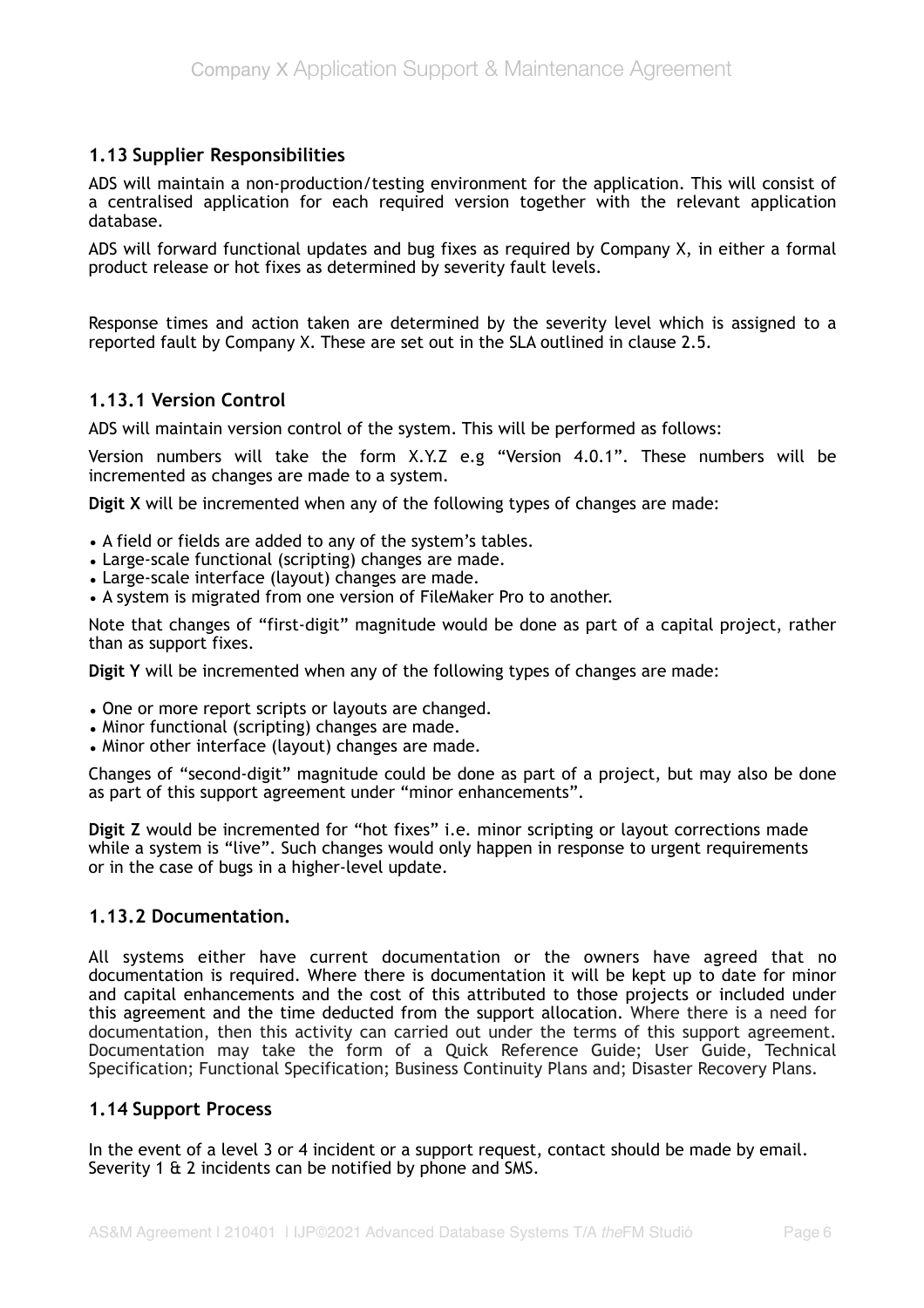# **2 General Requirements**

## **2.1 Dependencies**

The provision of the services described herein is dependent on:

- 1. VPN access from the ADS premises to the Company X corporate LAN or,
- 2. An IP address being provided to allow Remote Access via the Internet.
- 3. Company X will provide a suitable desk/work station on the premises for the use by ADS consultants.

## **2.2 Access**

ADS agrees to abide by the Company X security policies and agrees to comply with current safety and security regulations as required by Company X.

## **2.3 Company X Responsibilities**

- A. The relevant support group or contact within Company X shall supply ADS with the following information when a fault is reported:
	- Full description of the problem and activity the user was involved in when the problem was encountered.
	- Initial Severity Level Rating; (note the Severity level needs to be agreed between ADS and Company X).
	- A clear indication of the Company X environment in which the fault was found (ie. Machine name, Production environment, Test environment).
- B. Company X must provide on-site access to the ADS resources to undertake tasks which cannot be effected remotely.
- C. Company X must ensure that secure and reliable access is provided to the supported system from the ADS nominated support site.
- D. Company X must provide to the ADS staff access to the sites as required. Such on-site access would be pre-arranged.
- E. Company X shall advise the current known defects and proposed enhancements for each of the applications. This list should include a SPUR Analysis and where appropriate, a severity rating highlighting the priority & business impacts, date raised etc.

# **2.4 Service Level Agreement**

### **2.4.1 Overview**

This document outlines the response times and levels of service from the ADS for the application listed in this Statement of Work.

### **2.4.2 Incident Reports Response Time**

See Appendix A. Company X and ADS will agree on the Severity Level of each logged incident report in accordance with the severity descriptions described below. General enquiries will normally be answered on the spot or within 24 hours unless there are current severity one/two incidents in progress.